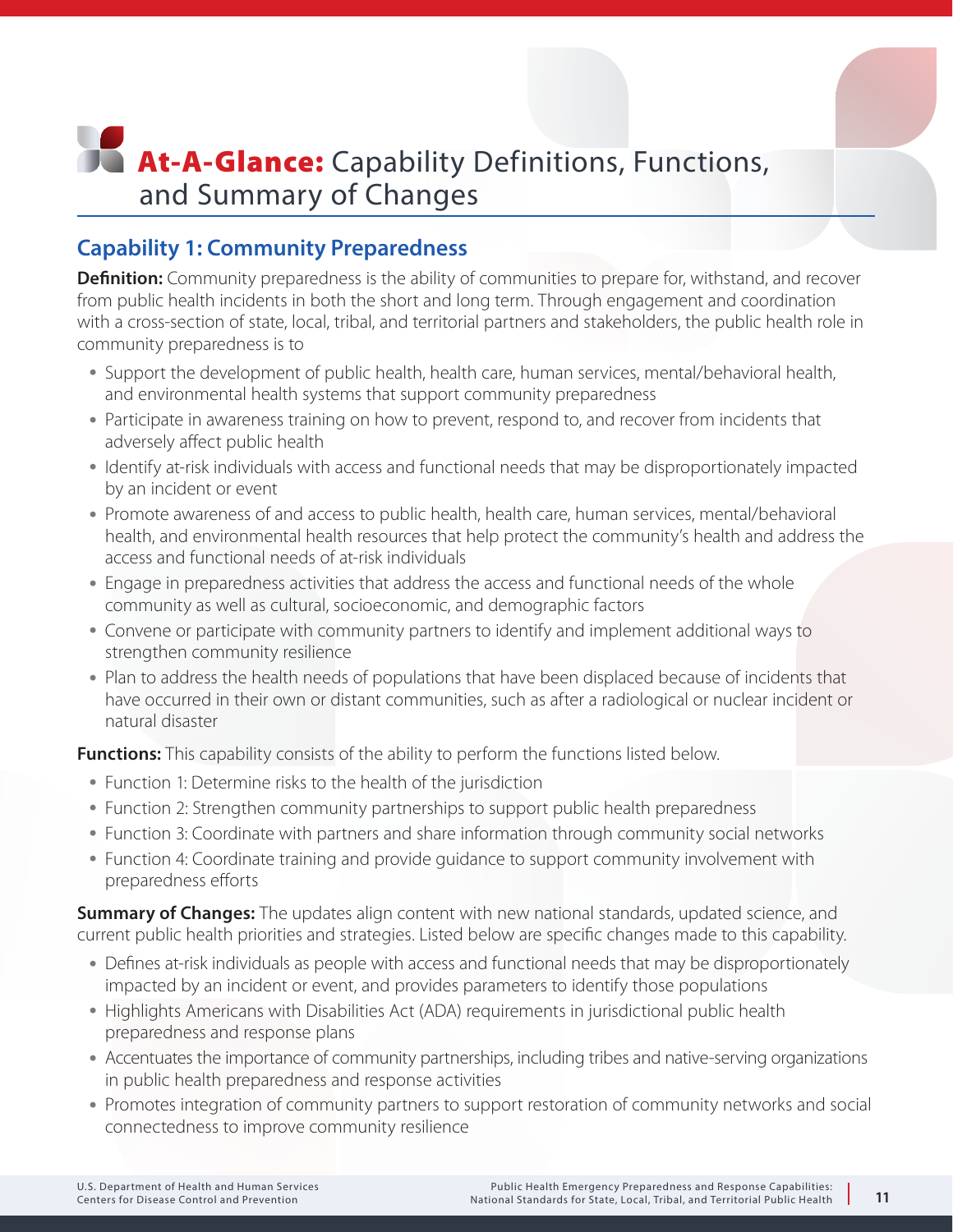### **Capability 2: Community Recovery**

**Definition:** Community recovery is the ability of communities to identify critical assets, facilities, and other services within public health, emergency management, health care, human services, mental/behavioral health, and environmental health sectors that can guide and prioritize recovery operations. Communities should consider collaborating with jurisdictional partners and stakeholders to plan, advocate, facilitate, monitor, and implement the restoration of public health, health care, human services, mental/behavioral health, and environmental health sectors to at least a day-to-day level of functioning comparable to pre-incident levels and to improved levels, where possible.

**Functions:** This capability consists of the ability to perform the functions listed below.

- Function 1: Identify and monitor community recovery needs
- Function 2: Support recovery operations for public health and related systems for the community
- Function 3: Implement corrective actions to mitigate damage from future incidents

**Summary of Changes:** The updates align content with new national standards, updated science, and current public health priorities and strategies. Listed below are specific changes made to this capability.

- Highlights the need to define the jurisdictional public health agency recovery lead and support role
- Supports the National Disaster Recovery Framework (NDRF)
- Promotes integration of community partners to support community recovery and restoration
- Emphasizes engagement of community partners to access hard-to-reach populations to ensure inclusive communications that meet the needs of the whole community

#### **Capability 3: Emergency Operations Coordination**

**Definition:** Emergency operations coordination is the ability to coordinate with emergency management and to direct and support an incident or event with public health or health care implications by establishing a standardized, scalable system of oversight, organization, and supervision that is consistent with jurisdictional standards and practices and the National Incident Management System (NIMS).

**Functions:** This capability consists of the ability to perform the functions listed below.

- Function 1: Conduct preliminary assessment to determine the need for activation of public health emergency operations
- Function 2: Activate public health emergency operations
- Function 3: Develop and maintain an incident response strategy
- Function 4: Manage and sustain the public health response
- Function 5: Demobilize and evaluate public health emergency operations

**Summary of Changes:** The updates align content with new national standards, updated science, and current public health priorities and strategies. Listed below are specific changes made to this capability.

- Distinguishes the need to identify and clarify the jurisdictional ESF #8 response role based on incident type and characteristics
- Incorporates the National Health Security Strategy and Crisis Standards of Care for public health activation
- Emphasizes the importance of supporting development of mission-ready packages (MRPs) for mutual aid and understanding the Emergency Management Assistance Compact (EMAC)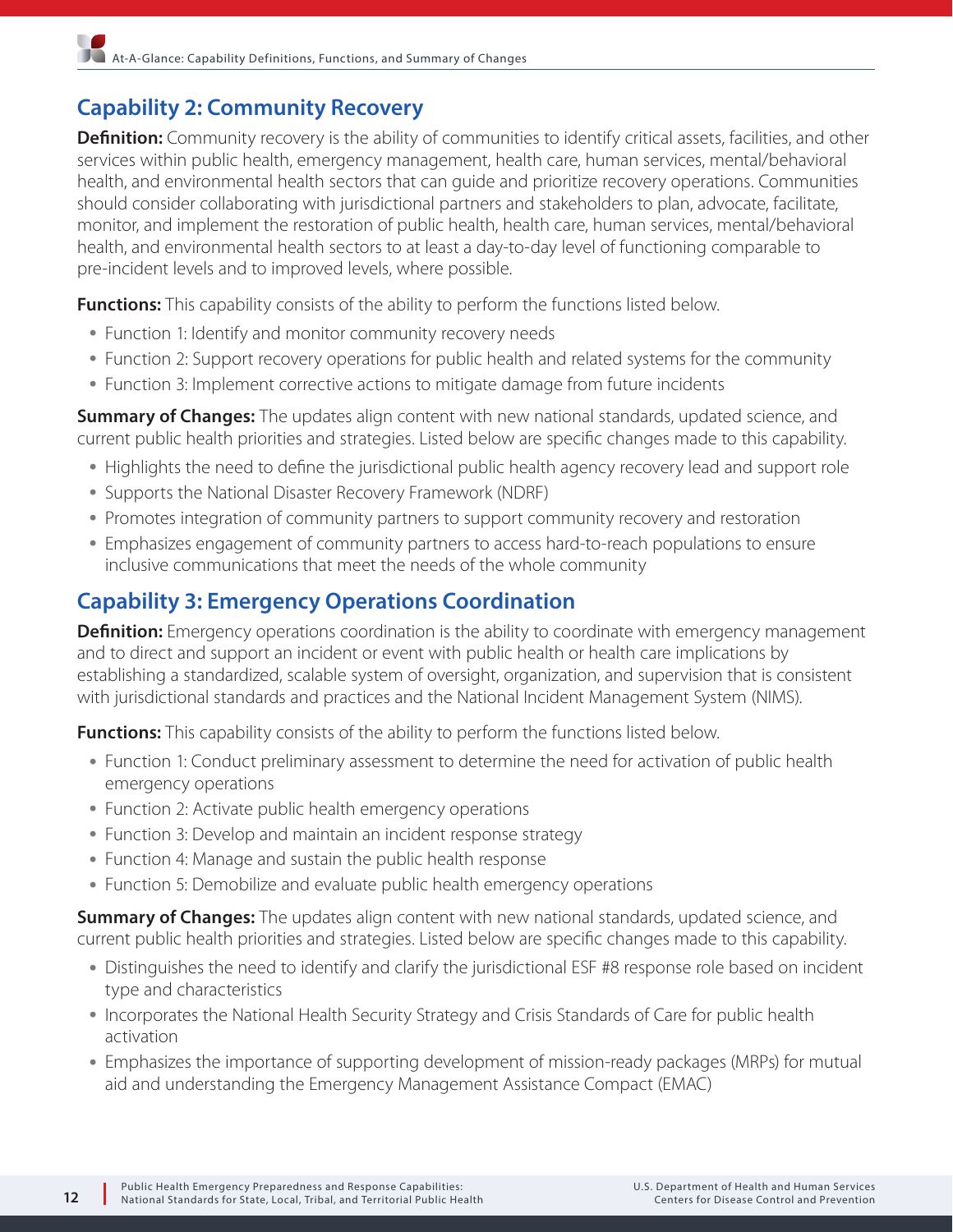## **Capability 4: Emergency Public Information and Warning**

**Definition:** Emergency public information and warning is the ability to develop, coordinate, and disseminate information, alerts, warnings, and notifications to the public and incident management personnel.

**Functions:** This capability consists of the ability to perform the functions listed below.

- Function 1: Activate the emergency public information system
- Function 2: Determine the need for a Joint Information System
- Function 3: Establish and participate in information system operations
- Function 4: Establish avenues for public interaction and information exchange
- Function 5: Issue public information, alerts, warnings, and notifications

**Summary of Changes:** The updates align content with new national standards, updated science, and current public health priorities and strategies. Listed below are specific changes made to this capability.

- Promotes the need to leverage social media platforms for issuing emergency public information and warnings
- Clarifies conditions for establishing a virtual Joint Information Center and Joint Information System
- Includes content to identify and reach populations at risk to be disproportionately impacted by incidents and those with limited access to public information messages

## **Capability 5: Fatality Management**

**Definition:** Fatality management is the ability to coordinate with partner organizations and agencies to provide fatality management services. The public health agency role in fatality management activities may include supporting

- Recovery and preservation of remains
- Identification of the deceased
- Determination of cause and manner of death
- Release of remains to an authorized individual
- Provision of mental/behavioral health assistance for the grieving

The role also may include supporting activities for the identification, collection, documentation, retrieval, and transportation of human remains, personal effects, and evidence to the examination location or incident morgue.

- Function 1: Determine the public health agency role in fatality management
- Function 2: Identify and facilitate access to public health resources to support fatality management operations
- Function 3: Assist in the collection and dissemination of antemortem data
- Function 4: Support the provision of survivor mental/behavioral health services
- Function 5: Support fatality processing and storage operations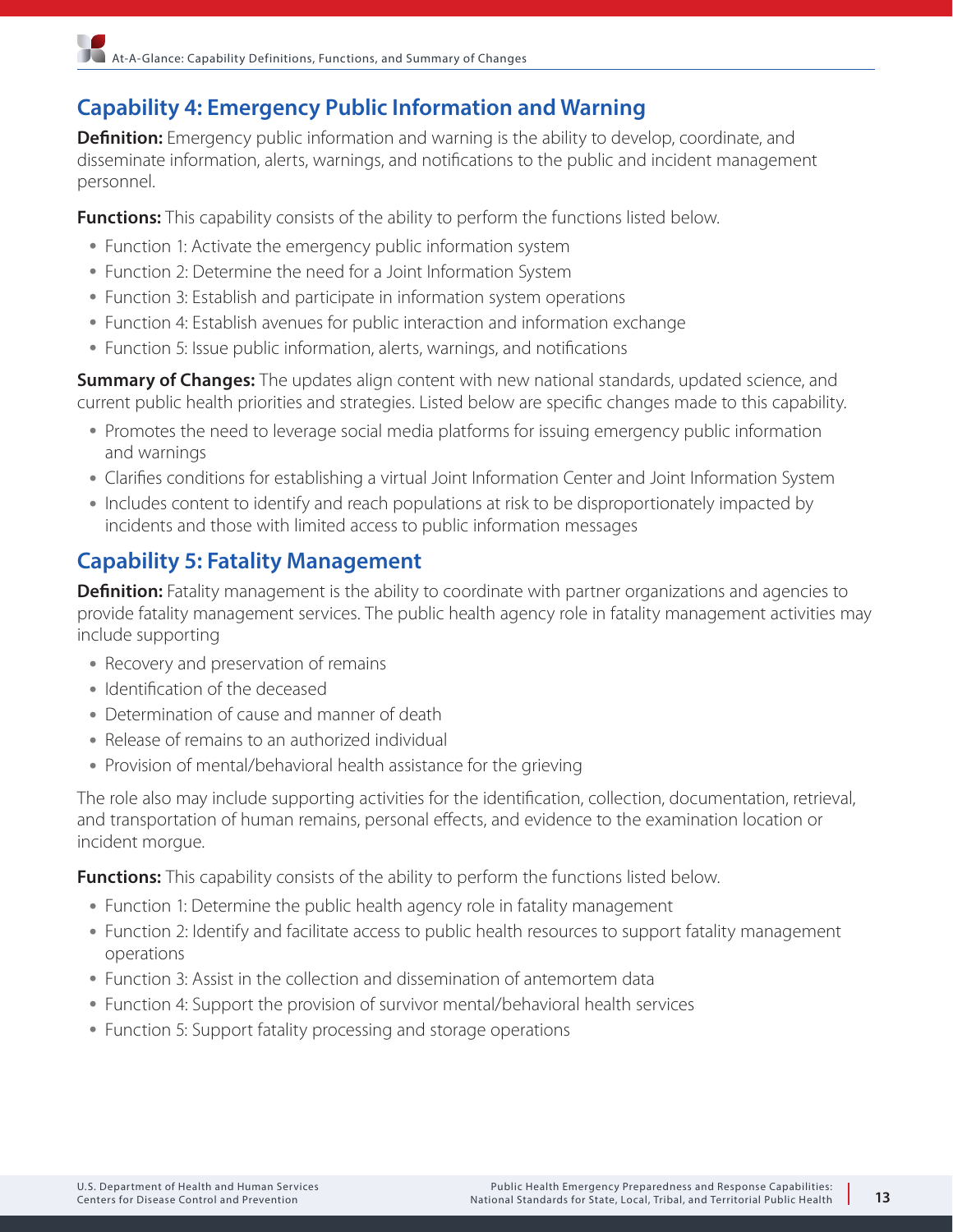**Summary of Changes:** The updates align content with new national standards, updated science, and current public health priorities and strategies. Listed below are specific changes made to this capability.

- Clarifies importance of identifying the public health agency role in fatality management and describes potential fatality management lead, advisory, and support roles
- Aligns the fatality management definition to the existing federal definition as recommended by the U.S. Department of Health and Human Services (HHS), Disaster Mortuary Operational Response Team (DMORT)
- Updates resources to improve coordination, accuracy, and timeliness of electronic mortality reporting

## **Capability 6: Information Sharing**

**Definition:** Information sharing is the ability to conduct multijurisdictional and multidisciplinary exchange of health-related information and situational awareness data among federal, state, local, tribal, and territorial levels of government and the private sector. This capability includes the routine sharing of information as well as issuing of public health alerts to all levels of government and the private sector in preparation for and in response to events or incidents of public health significance.

**Functions:** This capability consists of the ability to perform the functions listed below.

- Function 1: Identify stakeholders that should be incorporated into information flow and define information sharing needs
- Function 2: Identify and develop guidance, standards, and systems for information exchange
- Function 3: Exchange information to determine a common operating picture

**Summary of Changes:** The updates align content with new national standards, updated science, and current public health priorities and strategies. Listed below are specific changes made to this capability.

- Increases alignment to public health surveillance and data strategies
- Emphasizes the need to implement data security and cybersecurity
- Emphasizes the need to decrease reporting time and increase collaboration by expanding use of electronic information systems, such as electronic death registration (EDR), electronic laboratory reporting (ELR), and syndromic surveillance systems

## **Capability 7: Mass Care**

**Definition:** Mass care is the ability of public health agencies to coordinate with and support partner agencies to address, within a congregate location (excluding shelter-in-place locations), the public health, health care, mental/behavioral health, and human services needs of those impacted by an incident. This capability includes coordinating ongoing surveillance and public health assessments to ensure that health needs continue to be met as the incident evolves.

- Function 1: Determine public health role in mass care operations
- Function 2: Determine mass care health needs of the impacted population
- Function 3: Coordinate public health, health care, and mental/behavioral health services
- Function 4: Monitor mass care population health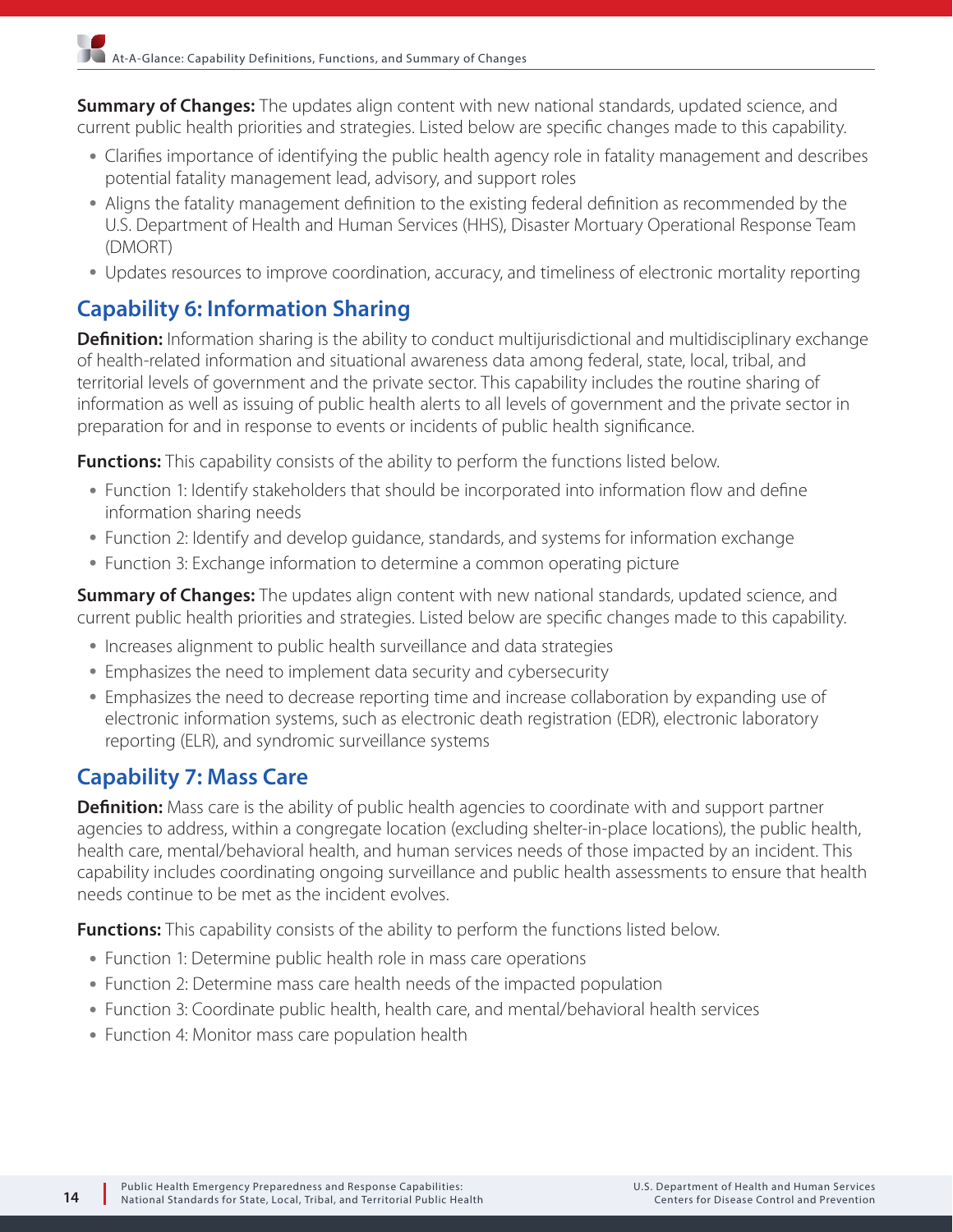**Summary of Changes:** The updates align content with new national standards, updated science, and current public health priorities and strategies. Listed below are specific changes made to this capability.

- Incorporates content for accommodating individuals with access and functional needs within general population shelters
- Includes considerations for registration of individuals requiring decontamination or medical tracking in the event of an environmental health incident
- Coordinated content with the HHS Assistant Secretary for Preparedness and Response's (ASPR) Health Care Preparedness and Response Capabilities

## **Capability 8: Medical Countermeasure Dispensing and Administration**

**Definition:** Medical countermeasure dispensing and administration is the ability to provide medical countermeasures to targeted population(s) to prevent, mitigate, or treat the adverse health effects of a public health incident, according to public health guidelines. This capability focuses on dispensing and administering medical countermeasures, such as vaccines, antiviral drugs, antibiotics, and antitoxins.

**Functions:** This capability consists of the ability to perform the functions listed below.

- Function 1: Determine medical countermeasure dispensing/administration strategies
- Function 2: Receive medical countermeasures to be dispensed/administered
- Function 3: Activate medical countermeasure dispensing/administration operations
- Function 4: Dispense/administer medical countermeasures to targeted population(s)
- Function 5: Report adverse events

**Summary of Changes:** The updates align content with new national standards, updated science, and current public health priorities and strategies. Listed below are specific changes made to this capability.

- Revises the Capability 8 title, definition, and content to account for both the dispensing and the administration of medical countermeasures, such as vaccines, antidotes, and antitoxins
- Adds content and resources to account for potential radiological or nuclear exposure
- Broadens the network of dispensing and administration sites to include pharmacies and other locations

## **Capability 9: Medical Materiel Management and Distribution**

**Definition:** Medical materiel management and distribution is the ability to acquire, manage, transport, and track medical materiel during a public health incident or event and the ability to recover and account for unused medical materiel, such as pharmaceuticals, vaccines, gloves, masks, ventilators, or medical equipment after an incident.

- Function 1: Direct and activate medical materiel management and distribution
- Function 2: Acquire medical materiel from national stockpiles or other supply sources
- Function 3: Distribute medical materiel
- Function 4: Monitor medical materiel inventories and medical materiel distribution operations
- Function 5: Recover medical materiel and demobilize distribution operations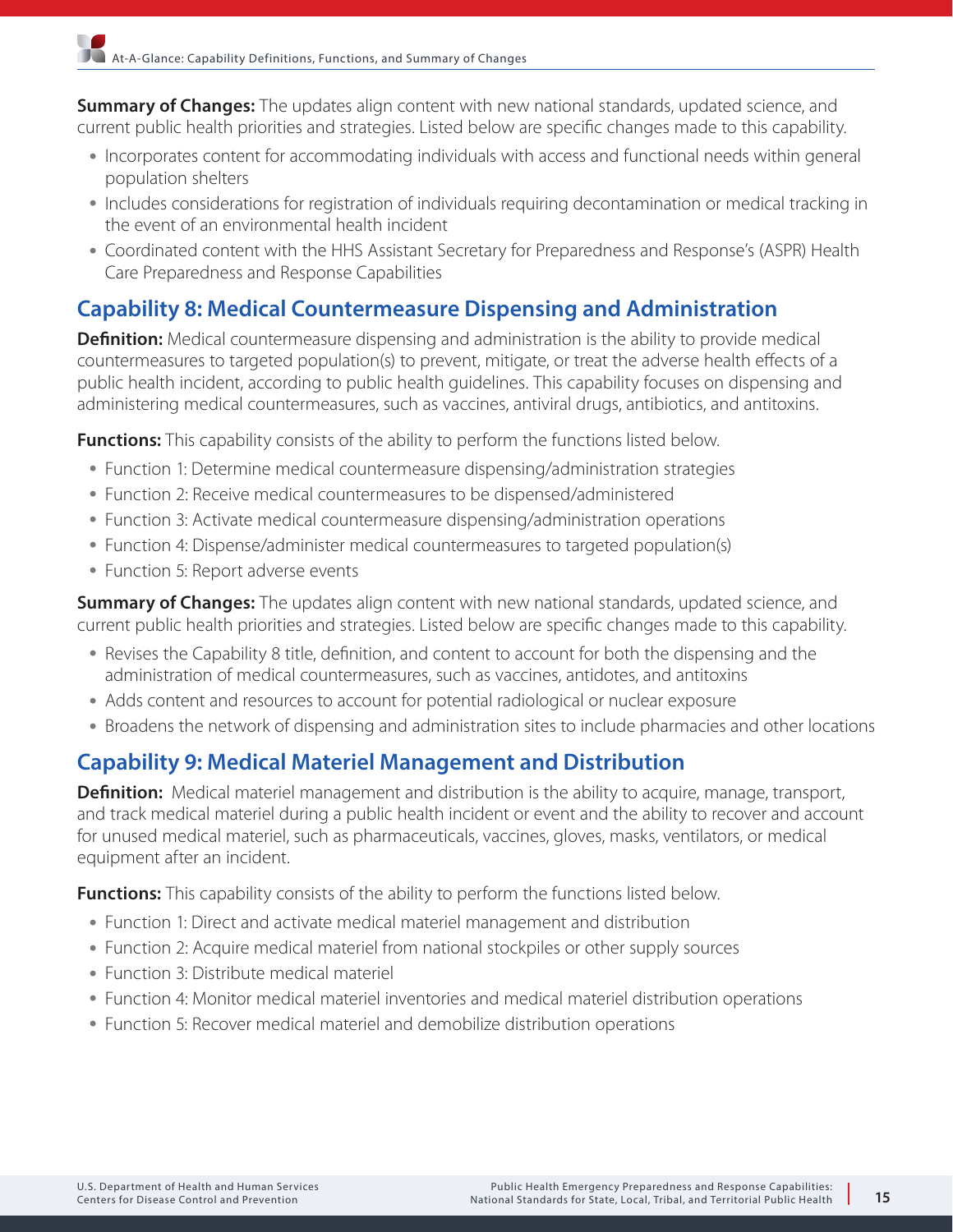**Summary of Changes:** The updates align content with new national standards, updated science, and current public health priorities and strategies. Listed below are specific changes made to this capability.

- Broadens the cold chain management guidance to include all aspects of storage and handling
- Expands recovery activities to incorporate proper handling and disposal of infectious, hazardous, or contaminated materiel and waste
- Accounts for security and inventory management tasks that occur throughout the entire distribution process

### **Capability 10: Medical Surge**

**Definition:** Medical surge is the ability to provide adequate medical evaluation and care during events that exceed the limits of the normal medical infrastructure of an affected community. It encompasses the ability of the health care system to endure a hazard impact, maintain or rapidly recover operations that were compromised, and support the delivery of medical care and associated public health services, including disease surveillance, epidemiological inquiry, laboratory diagnostic services, and environmental health assessments.

**Functions:** This capability consists of the ability to perform the functions listed below.

- Function 1: Assess the nature and scope of the incident
- Function 2: Support activation of medical surge
- Function 3: Support jurisdictional medical surge operations
- Function 4: Support demobilization of medical surge operations

**Summary of Changes:** The updates align content with new national standards, updated science, and current public health priorities and strategies. Listed below are specific changes made to this capability.

- Emphasizes the need to define public health agency lead and support roles within medical surge operations
- Eliminates use of the term "HAvBED" because the term is no longer promoted by the Hospital Preparedness Program (HPP) and focuses instead on "situational awareness" and "health care systems tracking" as an overarching theme
- Emphasizes the need to identify and clarify the jurisdictional ESF #8 response role in medical surge operations based on jurisdictional role and incident characteristics

#### **Capability 11: Nonpharmaceutical Interventions**

**Definition:** Nonpharmaceutical interventions are actions that people and communities can take to help slow the spread of illness or reduce the adverse impact of public health emergencies. This capability focuses on communities, community partners, and stakeholders recommending and implementing nonpharmaceutical interventions in response to the needs of an incident, event, or threat. Nonpharmaceutical interventions may include

- Isolation
- Quarantine
- Restrictions on movement and travel advisories or warnings
- Social distancing
- External decontamination
- Hygiene
- Precautionary protective behaviors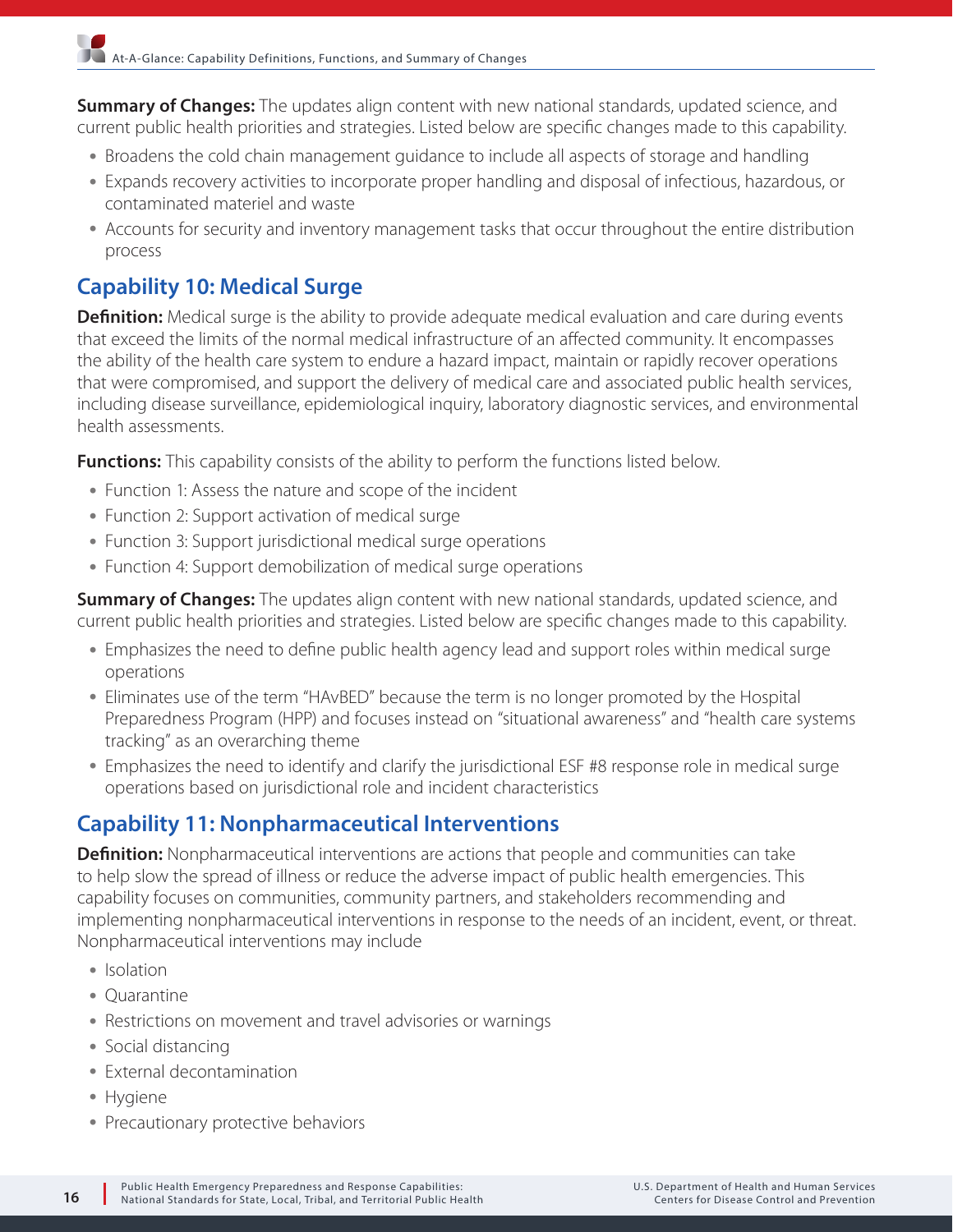**Functions:** This capability consists of the ability to perform the functions listed below.

- Function 1: Engage partners and identify factors that impact nonpharmaceutical interventions
- Function 2: Determine nonpharmaceutical interventions
- Function 3: Implement nonpharmaceutical interventions
- Function 4: Monitor nonpharmaceutical interventions

**Summary of Changes:** The updates align content with new national standards, updated science, and current public health priorities and strategies. Listed below are specific changes made to this capability.

- Focuses on collaboration by expanding suggested partners for implementing nonpharmaceutical interventions
- Supports establishment of community reception center processes to enhance ability to respond to radiological and nuclear threats
- Highlights management of mass gatherings (delay and cancel) based on all-hazards scenarios

#### **Capability 12: Public Health Laboratory Testing**

**Definition:** Public health laboratory testing is the ability to implement and perform methods to detect, characterize, and confirm public health threats. It also includes the ability to report timely data, provide investigative support, and use partnerships to address actual or potential exposure to threat agents in multiple matrices, including clinical specimens and food, water, and other environmental samples. This capability supports passive and active surveillance when preparing for, responding to, and recovering from biological, chemical, and radiological (if a Radiological Laboratory Response Network is established) public health threats and emergencies.

**Functions:** This capability consists of the ability to perform the functions listed below.

- Function 1: Conduct laboratory testing and report results
- Function 2: Enhance laboratory communications and coordination
- Function 3: Support training and outreach

**Summary of Changes:** The updates align content with new national standards, updated science, and current public health priorities and strategies. Listed below are specific changes made to this capability.

- Updates Laboratory Response Network (LRN) requirements
- Incorporates LRN-chemical requirements
- Prioritizes cooperation, coordination, and information sharing with LRN laboratories, other public laboratories, and jurisdictional sentinel laboratories

## **Capability 13: Public Health Surveillance and Epidemiological Investigation**

**Definition:** Public health surveillance and epidemiological investigation is the ability to create, maintain, support, and strengthen routine surveillance and detection systems and epidemiological investigation processes. It also includes the ability to expand these systems and processes in response to incidents of public health significance.

- Function 1: Conduct or support public health surveillance
- Function 2: Conduct public health and epidemiological investigations